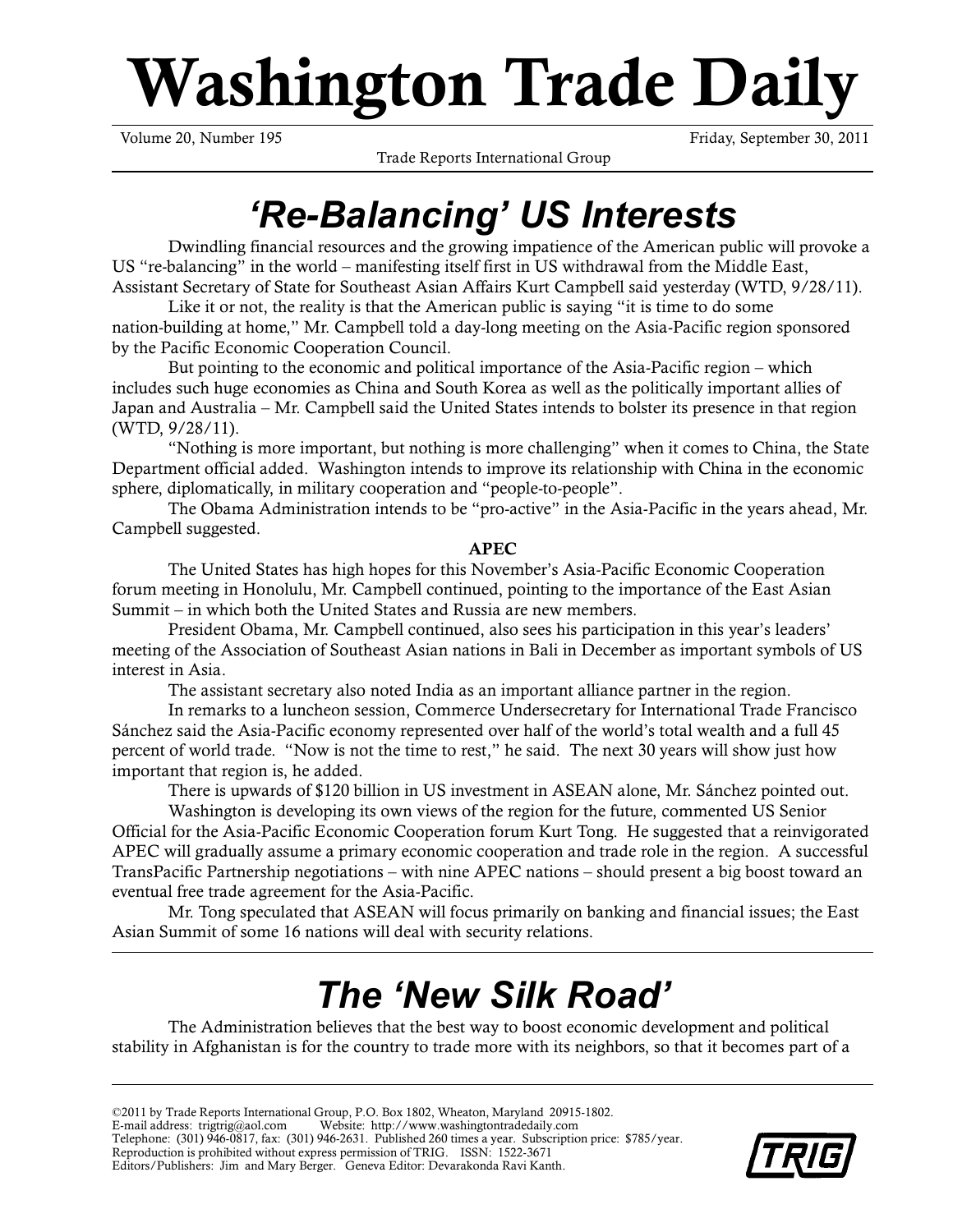regional trading hub, Undersecretary of State for Economics, Energy and Agriculture Robert Hormats said yesterday (WTD, 9/19/11).

That is the basis for the "New Silk Road" initiative recently announced by Secretary of State Clinton. "If Afghanistan is firmly embedded in the economic life of the region, it will be better able to attract new investment, benefit from its resource potential and provide increasing economic opportunity and hope for its people, he told a program sponsored by the Johns Hopkins School for Advanced International Studies and the Center for Strategic and International Studies.

The initiative will similarly benefit Pakistan, he added.

The aim is to return the region to the major trading hub it once was, until faster sea routes became the preferred way to move goods instead of overland travel. The loss of its role as a trade center cut Afghanistan and much of Central Asia off from the rest of the world. "Though it is located right in the middle of a rapidly growing continent, Afghanistan became, in many ways, an economic dead-end from any direction," Mr. Hormats commented. Afghanistan is now beginning to emerge from years of economic isolation.

#### **21st Century Trade**

Washington hopes to encourage Afghanistan's return to the global economy by promoting infrastructure development, regional customs harmonization and " $21<sup>st</sup>$  Century" trade policies that will return the region into a major trade hub and encourage foreign investment.

Afghans have much work to do if the country is to move from an aid-dependent economy to one based on sustainable private sector-led growth, the undersecretary continued. Agriculture and light manufacturing are both sectors ripe for development.

Afghanistan should start taking steps immediately to develop its extractive industries. The US Geological Survey has verified that Afghanistan sits on top of at least \$1 trillion in mineral wealth – iron, copper, gold, rare earth elements and others, Mr. Hormats noted.

The "silk road" initiative will complement efforts already underway by the Afghan government to increase trade ties with other countries in the region, Senior Economic Advisor to President Karzai Sham Bathija said. The government sees regional integration as the best way to attract much needed foreign investment.

### *LDCs' December Agenda*

Geneva – An informal group of developing countries yesterday conveyed to World Trade Organization General Council chairman Yonov Frederick Agah that the December World Trade Organization ministerial conference must formally agree on "duty-free/quota-free" market access for least-developed countries and deliver on a pledge to desist from taking up "new issues" and avoid any "plurilateral" approach to "harvest" issues outside the Doha Development Agenda single undertaking, WTD has learned (WTD, 9/29/11).

Dominican Republic Ambassador Luis Manuel Piantini Munnigh did not elaborate to WTD on the list of issues and concerns he conveyed to the General Council chair.

The informal group – which includes a large majority of WTO members – is restive over attempts to introduce "new 21st Century issues" under the rubric of non-Doha items, said several trade envoys.

The European Union wants climate change and energy security among other issues to be discussed in parallel with the Doha issues, a move supported by Australia and Switzerland. In its draft on elements for guidance by ministers for December, Switzerland pressed for a mandate on new issues to address the changed circumstances since the talks formally began in 2001.

A representative from one African country told WTD his group will oppose attempts to put new issues on the agenda.

At a meeting of the informal group on Tuesday, trade officials from Dominican Republic, Cuba, and Kenya among others said they will never accept a "plurilateral" process to take up issues selectively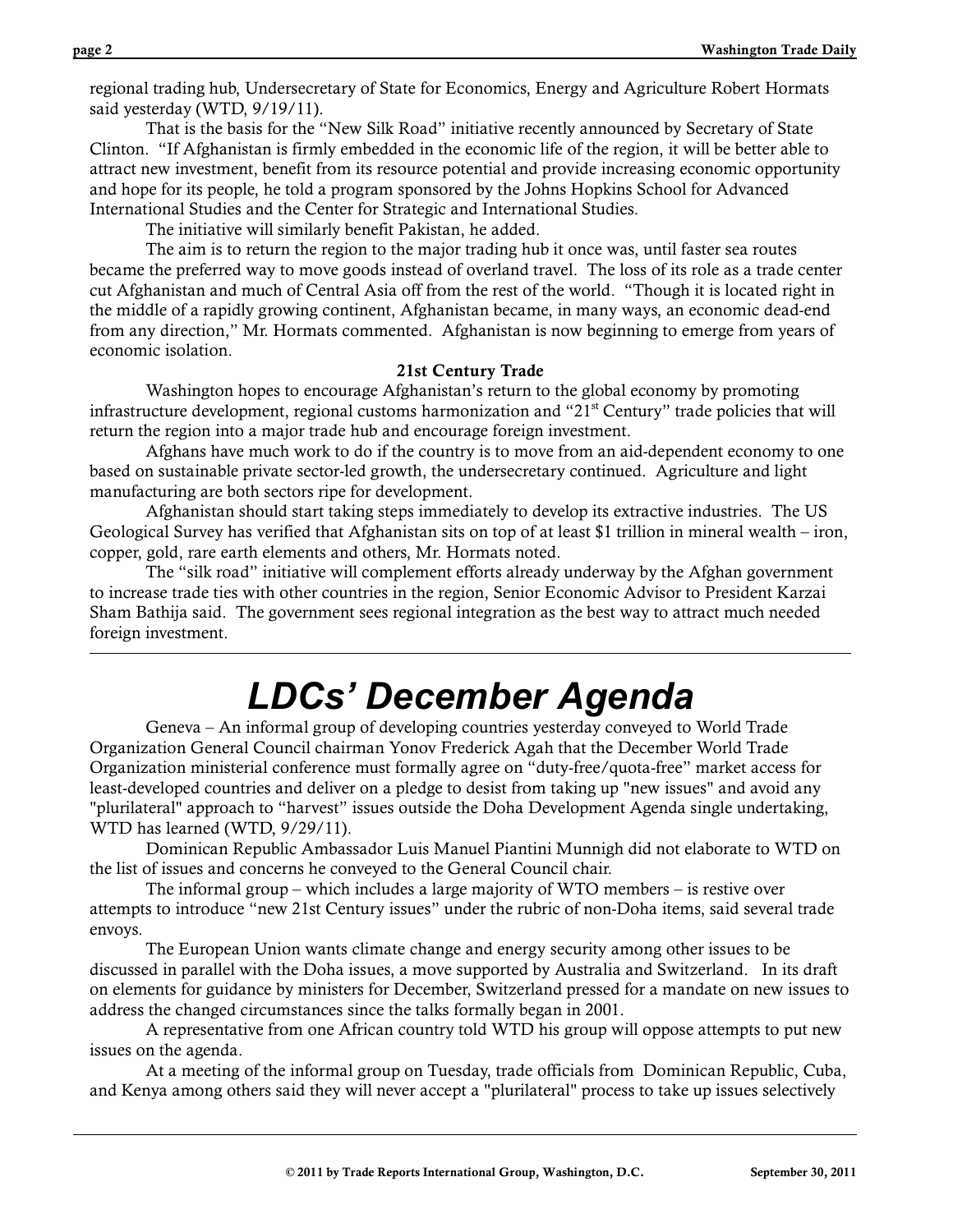on the ground that it would undermine the "multilateral" framework of the WTO. Another envoy said developing countries are completely opposed to putting trade facilitation – "which is being sneaked from the back door as it would suit the industrialized countries."

Issues such as developing-country accession, duty-free/quota-free market access and a roadmap on how to move on Doha issues after the ministerial meeting must take precedence over all other issues, WTD was told.

### *Around the Globe*

Solar manufacturers including a unit of SolarWorld AG are preparing a U.S. trade complaint against China, as they seek to counter low-cost, subsidized imports, according to people familiar with the matter, Bloomberg news service reported. The case, which would be filed at the Department of Commerce and the U.S. International Trade Commission in Washington, would be one of the largest targeting China, with political implications as both nations race to develop clean- energy technologies.

The companies say that China's subsidies to solar companies violate global trade rules and provide those manufacturers with an unfair advantage, according to the people, who spoke yesterday on condition of anonymity because no complaint has yet been filed. "We are actively conversing with our federal contacts in seeking help on how to prevent China from decimating another U.S. industry," Ben Santarris, a spokesman for SolarWorld Industries America Inc. in Hillsboro, Oregon, said in an interview. He declined to discuss a possible filing.

In the first seven months of this year, China shipped \$1.4 billion of solar panels to the U.S., more than the \$1.2 billion of panels it sent in all of 2010, according to U.S. International Trade Commission data. Imports from South Korea, the Philippines and India also jumped. The collapse this month of Solyndra LLC, a California maker of solar panels that had \$535 million in U.S. loan guarantees, has renewed demands from U.S. lawmakers and union leaders that the Obama administration pursue unfair-trade complaints against China for out-sized subsidies to its clean-energy companies.

The volume of imports from China sped up as prices fell. China sent more solar panels to the U.S. in July of this year than in all of 2010, according to U.S. Department of Commerce data supplied by SolarWorld.

China provided \$30 billion in credit to its biggest solar manufacturers last year, about 20 times the U.S. effort, Jonathan Silver, executive director of the Energy Department's loan program, told a congressional panel Sept. 14.

 ! The Small Business Administration yesterday signed a tri-partite Memorandum of Understanding with the Commerce Department's International Trade Administration and Turkey's Small and Medium Enterprises Development Organization to encourage collaboration to assist small and medium-sized businesses with international trade opportunities. The MOU will enhance and improve cooperation between the participants.

ITA intends to coordinate digital video conferences with the SBA and KOSGEB to provide information, share best practices and promote international trade among small businesses; SBA will organize briefings for KOSGEB and representatives of Turkey about SBA's loan guarantee and technical assistance programs, participate in an exchange of experts for training and knowledge-sharing purposes, explore meeting opportunities for U.S. and Turkish businesses and provide KOSGEB with information on SBA's approaches to promoting opportunities for small business.

KOSGEB will share knowledge and experience about policies, measures and applications, exchange data and publications about small and medium-sized businesses, host an exchange of experts for knowledge-sharing purposes, organize networking events, mutual business trips to enhance the cooperation between both countries' small and medium-sized businesses, and encourage and support establishment of "Business Matching Centers" to improve the trade volume of both countries.  $\overline{\phantom{a}}$